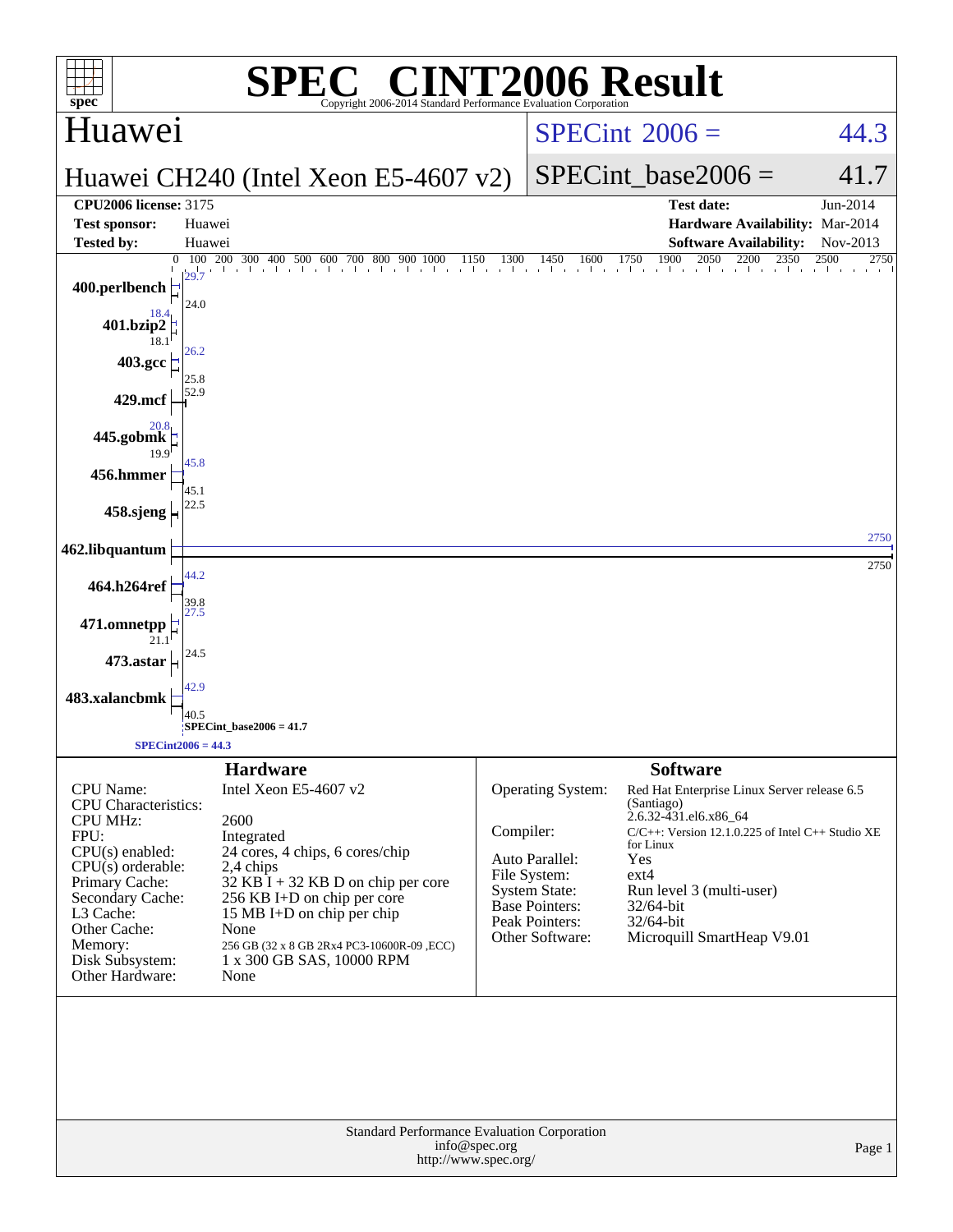

### Huawei

# $SPECint2006 = 44.3$  $SPECint2006 = 44.3$

Huawei CH240 (Intel Xeon E5-4607 v2)

SPECint base2006 =  $41.7$ 

**[CPU2006 license:](http://www.spec.org/auto/cpu2006/Docs/result-fields.html#CPU2006license)** 3175 **[Test date:](http://www.spec.org/auto/cpu2006/Docs/result-fields.html#Testdate)** Jun-2014

**[Test sponsor:](http://www.spec.org/auto/cpu2006/Docs/result-fields.html#Testsponsor)** Huawei **[Hardware Availability:](http://www.spec.org/auto/cpu2006/Docs/result-fields.html#HardwareAvailability)** Mar-2014 **[Tested by:](http://www.spec.org/auto/cpu2006/Docs/result-fields.html#Testedby)** Huawei **[Software Availability:](http://www.spec.org/auto/cpu2006/Docs/result-fields.html#SoftwareAvailability)** Nov-2013

#### **[Results Table](http://www.spec.org/auto/cpu2006/Docs/result-fields.html#ResultsTable)**

|                    | <b>Base</b>                                       |              |                |       |                |       | <b>Peak</b>                                         |              |                |              |                |              |
|--------------------|---------------------------------------------------|--------------|----------------|-------|----------------|-------|-----------------------------------------------------|--------------|----------------|--------------|----------------|--------------|
| <b>Benchmark</b>   | <b>Seconds</b>                                    | <b>Ratio</b> | <b>Seconds</b> | Ratio | <b>Seconds</b> | Ratio | <b>Seconds</b>                                      | <b>Ratio</b> | <b>Seconds</b> | <b>Ratio</b> | <b>Seconds</b> | <b>Ratio</b> |
| $ 400$ .perlbench  | 406                                               | 24.0         | 407            | 24.0  | 408            | 24.0  | 329                                                 | 29.7         | 329            | 29.7         | 329            | 29.7         |
| 401.bzip2          | 534                                               | 18.1         | 533            | 18.1  | 535            | 18.0  | 523                                                 | 18.5         | 524            | 18.4         | 524            | 18.4         |
| $403.\mathrm{gcc}$ | 312                                               | 25.8         | 311            | 25.9  | 312            | 25.8  | 307                                                 | 26.2         | 307            | 26.2         | 307            | 26.3         |
| $429$ mcf          | 173                                               | 52.7         | 172            | 52.9  | 171            | 53.4  | 173                                                 | 52.7         | <u>172</u>     | <u>52.9</u>  | 171            | 53.4         |
| $445$ .gobmk       | 528                                               | 19.9         | 528            | 19.9  | 528            | 19.9  | 503                                                 | 20.8         | 503            | 20.8         | 504            | 20.8         |
| $456.$ hmmer       | 208                                               | 45.0         | 207            | 45.1  | 207            | 45.1  | 204                                                 | 45.8         | 204            | 45.8         | 203            | 46.0         |
| $458$ .sjeng       | 537                                               | 22.5         | 538            | 22.5  | 538            | 22.5  | 537                                                 | 22.5         | 538            | 22.5         | 538            | 22.5         |
| 462.libquantum     | 7.54                                              | 2750         | 7.54           | 2750  | 7.54           | 2750  | 7.54                                                | 2750         | 7.54           | 2750         | 7.54           | 2750         |
| 464.h264ref        | 557                                               | 39.7         | 556            | 39.8  | 556            | 39.8  | 501                                                 | 44.2         | 507            | 43.7         | 501            | 44.2         |
| 471.omnetpp        | 296                                               | 21.1         | 297            | 21.1  | 298            | 21.0  | 229                                                 | 27.3         | 227            | 27.6         | 227            | 27.5         |
| $473.$ astar       | 286                                               | 24.6         | 288            | 24.4  | 286            | 24.5  | 286                                                 | 24.6         | 288            | 24.4         | 286            | 24.5         |
| 483.xalancbmk      | 170                                               | 40.5         | 170            | 40.6  | 170            | 40.5  | 160                                                 | 43.2         | 161            | 42.8         | 161            | 42.9         |
|                    | Decute ennoye in the order in which they were mun |              |                |       |                |       | Dold underlined text indicates a madian measurement |              |                |              |                |              |

Results appear in the [order in which they were run.](http://www.spec.org/auto/cpu2006/Docs/result-fields.html#RunOrder) Bold underlined text [indicates a median measurement.](http://www.spec.org/auto/cpu2006/Docs/result-fields.html#Median)

### **[Operating System Notes](http://www.spec.org/auto/cpu2006/Docs/result-fields.html#OperatingSystemNotes)**

Stack size set to unlimited using "ulimit -s unlimited"

### **[Platform Notes](http://www.spec.org/auto/cpu2006/Docs/result-fields.html#PlatformNotes)**

Standard Performance Evaluation Corporation [info@spec.org](mailto:info@spec.org) BIOS configuration: Set Intel HT Technology Disable Sysinfo program /spec/config/sysinfo.rev6800 \$Rev: 6800 \$ \$Date:: 2011-10-11 #\$ 6f2ebdff5032aaa42e583f96b07f99d3 running on localhost.localdomain Sun Jun 29 21:01:32 2014 This section contains SUT (System Under Test) info as seen by some common utilities. To remove or add to this section, see: <http://www.spec.org/cpu2006/Docs/config.html#sysinfo> From /proc/cpuinfo model name : Intel(R) Xeon(R) CPU E5-4607 v2 @ 2.60GHz 4 "physical id"s (chips) 24 "processors" cores, siblings (Caution: counting these is hw and system dependent. The following excerpts from /proc/cpuinfo might not be reliable. Use with caution.) cpu cores : 6 siblings : 6 physical 0: cores 0 1 2 3 4 5 physical 1: cores 0 1 2 3 4 5 physical 2: cores 0 1 2 3 4 5 physical 3: cores 0 1 2 3 4 5 Continued on next page

<http://www.spec.org/>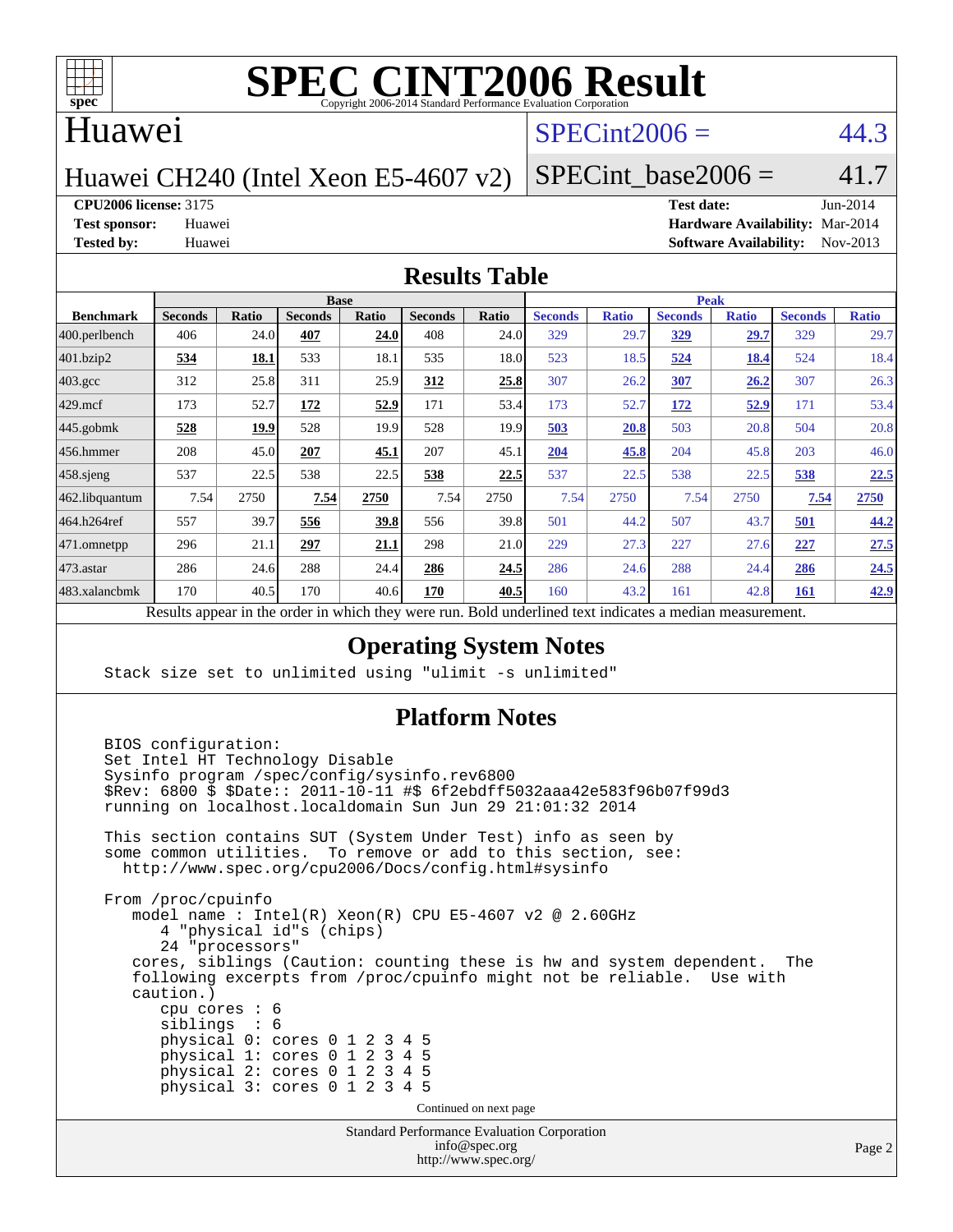

### Huawei

 $SPECint2006 = 44.3$  $SPECint2006 = 44.3$ 

Huawei CH240 (Intel Xeon E5-4607 v2)

SPECint base2006 =  $41.7$ 

| <b>Test sponsor:</b> | Huawei |
|----------------------|--------|
| <b>Tested by:</b>    | Huawei |

**[CPU2006 license:](http://www.spec.org/auto/cpu2006/Docs/result-fields.html#CPU2006license)** 3175 **[Test date:](http://www.spec.org/auto/cpu2006/Docs/result-fields.html#Testdate)** Jun-2014 **[Hardware Availability:](http://www.spec.org/auto/cpu2006/Docs/result-fields.html#HardwareAvailability)** Mar-2014 **[Software Availability:](http://www.spec.org/auto/cpu2006/Docs/result-fields.html#SoftwareAvailability)** Nov-2013

#### **[Platform Notes \(Continued\)](http://www.spec.org/auto/cpu2006/Docs/result-fields.html#PlatformNotes)**

cache size : 15360 KB

 From /proc/meminfo MemTotal: 264479480 kB HugePages\_Total: 0<br>Hugepagesize: 2048 kB Hugepagesize:

 /usr/bin/lsb\_release -d Red Hat Enterprise Linux Server release 6.5 (Santiago)

From /etc/\*release\* /etc/\*version\*

 redhat-release: Red Hat Enterprise Linux Server release 6.5 (Santiago) system-release: Red Hat Enterprise Linux Server release 6.5 (Santiago) system-release-cpe: cpe:/o:redhat:enterprise\_linux:6server:ga:server

uname -a:

 Linux localhost.localdomain 2.6.32-431.el6.x86\_64 #1 SMP Sun Nov 10 22:19:54 EST 2013 x86\_64 x86\_64 x86\_64 GNU/Linux

run-level 3 Jun 29 20:59

SPEC is set to: /spec<br>Filesystem Type Type Size Used Avail Use% Mounted on<br>ext4 268G 16G 238G 7% / /dev/sda1 ext4 268G 16G 238G 7% /

 Additional information from dmidecode: Memory: 7x Hynix HMT31GR7AFR4C-H9 8 GB 1333 MHz 2 rank 25x Hynix HMT31GR7BFR4C-H9 8 GB 1333 MHz 2 rank

(End of data from sysinfo program)

#### **[General Notes](http://www.spec.org/auto/cpu2006/Docs/result-fields.html#GeneralNotes)**

Environment variables set by runspec before the start of the run: KMP\_AFFINITY = "granularity=fine,compact,0,1" LD\_LIBRARY\_PATH = "/spec/libs/32:/spec/libs/64" OMP\_NUM\_THREADS = "24"

 Binaries compiled on a system with 2 x Xeon X5645 CPU + 16GB memory using RHEL 6.1 Transparent Huge Pages enabled with: echo always > /sys/kernel/mm/redhat\_transparent\_hugepage/enabled

# **[Base Compiler Invocation](http://www.spec.org/auto/cpu2006/Docs/result-fields.html#BaseCompilerInvocation)**

[C benchmarks](http://www.spec.org/auto/cpu2006/Docs/result-fields.html#Cbenchmarks): [icc -m64](http://www.spec.org/cpu2006/results/res2014q3/cpu2006-20140701-30277.flags.html#user_CCbase_intel_icc_64bit_f346026e86af2a669e726fe758c88044)

Continued on next page

Standard Performance Evaluation Corporation [info@spec.org](mailto:info@spec.org) <http://www.spec.org/>

Page 3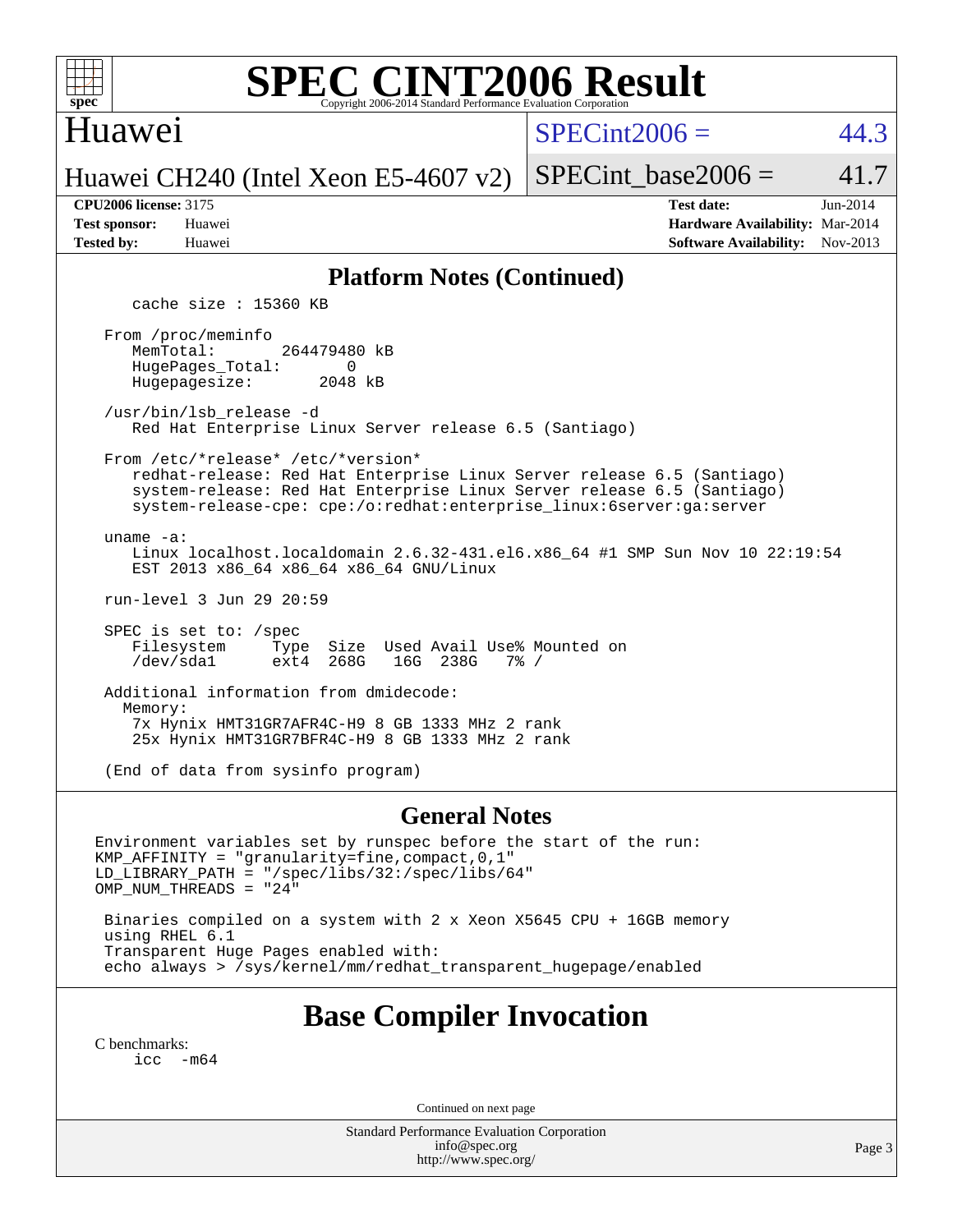| <b>SPEC CINT2006 Result</b><br>spec <sup>®</sup><br>Copyright 2006-2014 Standard Performance Evaluation Corporation                                                                                                                                                                                                                                                                                                                      |                                                                                                            |
|------------------------------------------------------------------------------------------------------------------------------------------------------------------------------------------------------------------------------------------------------------------------------------------------------------------------------------------------------------------------------------------------------------------------------------------|------------------------------------------------------------------------------------------------------------|
| Huawei                                                                                                                                                                                                                                                                                                                                                                                                                                   | $SPECint2006 =$<br>44.3                                                                                    |
| Huawei CH240 (Intel Xeon E5-4607 v2)                                                                                                                                                                                                                                                                                                                                                                                                     | 41.7<br>$SPECint base2006 =$                                                                               |
| <b>CPU2006 license: 3175</b><br><b>Test sponsor:</b><br>Huawei<br><b>Tested by:</b><br>Huawei                                                                                                                                                                                                                                                                                                                                            | <b>Test date:</b><br>Jun-2014<br>Hardware Availability: Mar-2014<br><b>Software Availability:</b> Nov-2013 |
| <b>Base Compiler Invocation (Continued)</b>                                                                                                                                                                                                                                                                                                                                                                                              |                                                                                                            |
| $C_{++}$ benchmarks:<br>icpc -m64                                                                                                                                                                                                                                                                                                                                                                                                        |                                                                                                            |
| <b>Base Portability Flags</b>                                                                                                                                                                                                                                                                                                                                                                                                            |                                                                                                            |
| 400.perlbench: -DSPEC_CPU_LP64 -DSPEC_CPU_LINUX_X64<br>401.bzip2: -DSPEC_CPU_LP64<br>403.gcc: -DSPEC_CPU_LP64<br>429.mcf: -DSPEC_CPU_LP64<br>445.gobmk: -DSPEC_CPU_LP64<br>456.hmmer: -DSPEC_CPU_LP64<br>458.sjeng: -DSPEC_CPU_LP64<br>462.libquantum: -DSPEC_CPU_LP64 -DSPEC_CPU_LINUX<br>464.h264ref: -DSPEC_CPU_LP64<br>471.omnetpp: -DSPEC_CPU_LP64<br>473.astar: -DSPEC_CPU_LP64<br>483.xalancbmk: -DSPEC_CPU_LP64 -DSPEC_CPU_LINUX |                                                                                                            |
| <b>Base Optimization Flags</b><br>C benchmarks:<br>-xSSE4.2 -ipo -03 -no-prec-div -parallel -opt-prefetch -auto-p32<br>$C_{++}$ benchmarks:<br>-xSSE4.2 -ipo -03 -no-prec-div -opt-prefetch -auto-p32<br>-Wl,-z,muldets -L/smartheap -Ismartheap64                                                                                                                                                                                       |                                                                                                            |
| <b>Base Other Flags</b>                                                                                                                                                                                                                                                                                                                                                                                                                  |                                                                                                            |
| C benchmarks:<br>403.gcc: -Dalloca=_alloca                                                                                                                                                                                                                                                                                                                                                                                               |                                                                                                            |
| <b>Peak Compiler Invocation</b><br>C benchmarks (except as noted below):<br>$-m64$<br>icc<br>400.perlbench: icc -m32<br>445.gobmk: icc -m32                                                                                                                                                                                                                                                                                              |                                                                                                            |
| Continued on next page<br>Standard Performance Evaluation Corporation                                                                                                                                                                                                                                                                                                                                                                    |                                                                                                            |
| info@spec.org<br>http://www.spec.org/                                                                                                                                                                                                                                                                                                                                                                                                    | Page 4                                                                                                     |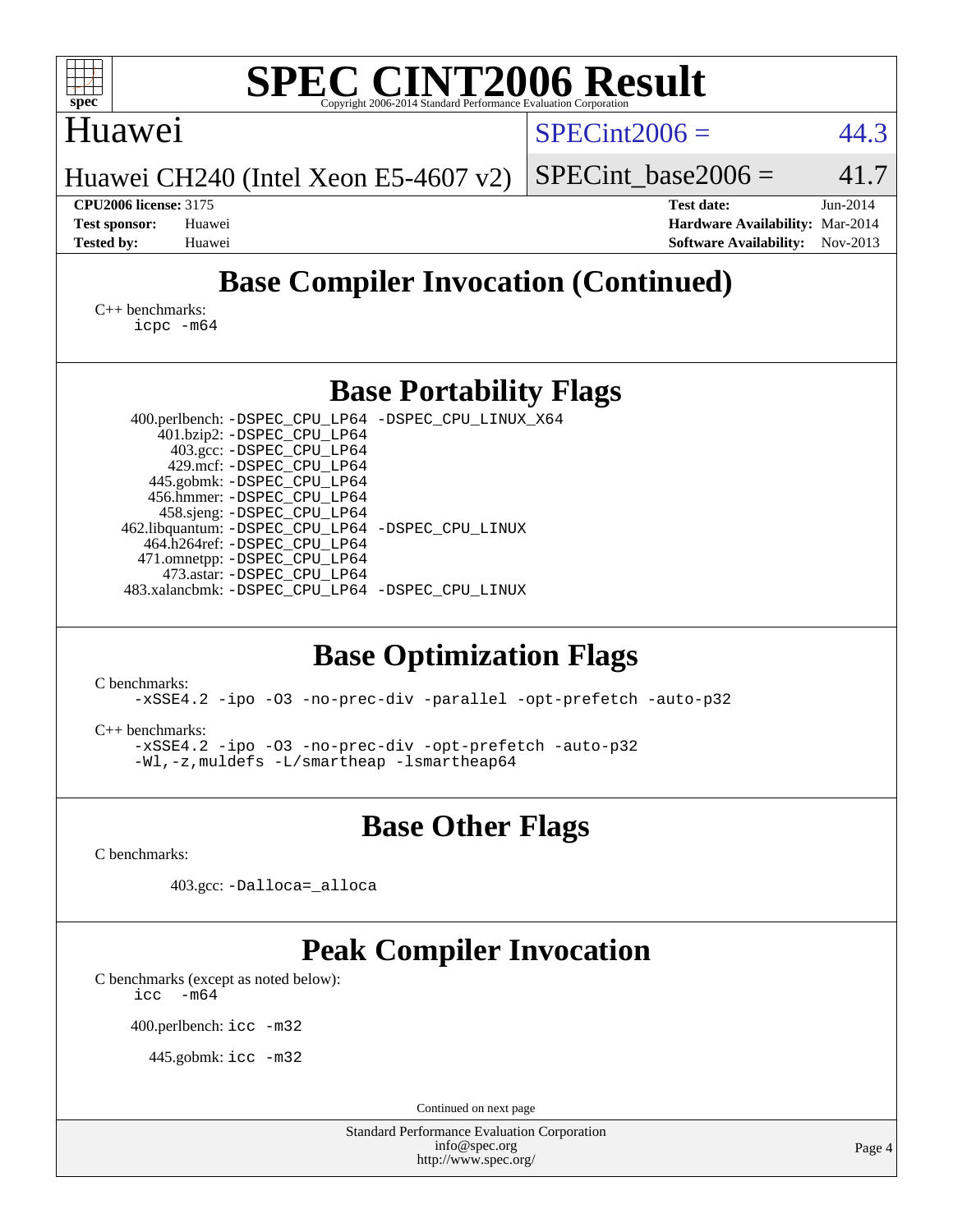

# Huawei

 $SPECint2006 = 44.3$  $SPECint2006 = 44.3$ 

Huawei CH240 (Intel Xeon E5-4607 v2)

SPECint base2006 =  $41.7$ 

**[CPU2006 license:](http://www.spec.org/auto/cpu2006/Docs/result-fields.html#CPU2006license)** 3175 **[Test date:](http://www.spec.org/auto/cpu2006/Docs/result-fields.html#Testdate)** Jun-2014 **[Test sponsor:](http://www.spec.org/auto/cpu2006/Docs/result-fields.html#Testsponsor)** Huawei **[Hardware Availability:](http://www.spec.org/auto/cpu2006/Docs/result-fields.html#HardwareAvailability)** Mar-2014 **[Tested by:](http://www.spec.org/auto/cpu2006/Docs/result-fields.html#Testedby)** Huawei **[Software Availability:](http://www.spec.org/auto/cpu2006/Docs/result-fields.html#SoftwareAvailability)** Nov-2013

# **[Peak Compiler Invocation \(Continued\)](http://www.spec.org/auto/cpu2006/Docs/result-fields.html#PeakCompilerInvocation)**

464.h264ref: [icc -m32](http://www.spec.org/cpu2006/results/res2014q3/cpu2006-20140701-30277.flags.html#user_peakCCLD464_h264ref_intel_icc_a6a621f8d50482236b970c6ac5f55f93)

[C++ benchmarks \(except as noted below\):](http://www.spec.org/auto/cpu2006/Docs/result-fields.html#CXXbenchmarksexceptasnotedbelow) [icpc -m32](http://www.spec.org/cpu2006/results/res2014q3/cpu2006-20140701-30277.flags.html#user_CXXpeak_intel_icpc_4e5a5ef1a53fd332b3c49e69c3330699)

473.astar: [icpc -m64](http://www.spec.org/cpu2006/results/res2014q3/cpu2006-20140701-30277.flags.html#user_peakCXXLD473_astar_intel_icpc_64bit_fc66a5337ce925472a5c54ad6a0de310)

# **[Peak Portability Flags](http://www.spec.org/auto/cpu2006/Docs/result-fields.html#PeakPortabilityFlags)**

 400.perlbench: [-DSPEC\\_CPU\\_LINUX\\_IA32](http://www.spec.org/cpu2006/results/res2014q3/cpu2006-20140701-30277.flags.html#b400.perlbench_peakCPORTABILITY_DSPEC_CPU_LINUX_IA32) 401.bzip2: [-DSPEC\\_CPU\\_LP64](http://www.spec.org/cpu2006/results/res2014q3/cpu2006-20140701-30277.flags.html#suite_peakPORTABILITY401_bzip2_DSPEC_CPU_LP64) 403.gcc: [-DSPEC\\_CPU\\_LP64](http://www.spec.org/cpu2006/results/res2014q3/cpu2006-20140701-30277.flags.html#suite_peakPORTABILITY403_gcc_DSPEC_CPU_LP64) 429.mcf: [-DSPEC\\_CPU\\_LP64](http://www.spec.org/cpu2006/results/res2014q3/cpu2006-20140701-30277.flags.html#suite_peakPORTABILITY429_mcf_DSPEC_CPU_LP64) 456.hmmer: [-DSPEC\\_CPU\\_LP64](http://www.spec.org/cpu2006/results/res2014q3/cpu2006-20140701-30277.flags.html#suite_peakPORTABILITY456_hmmer_DSPEC_CPU_LP64) 458.sjeng: [-DSPEC\\_CPU\\_LP64](http://www.spec.org/cpu2006/results/res2014q3/cpu2006-20140701-30277.flags.html#suite_peakPORTABILITY458_sjeng_DSPEC_CPU_LP64) 462.libquantum: [-DSPEC\\_CPU\\_LP64](http://www.spec.org/cpu2006/results/res2014q3/cpu2006-20140701-30277.flags.html#suite_peakPORTABILITY462_libquantum_DSPEC_CPU_LP64) [-DSPEC\\_CPU\\_LINUX](http://www.spec.org/cpu2006/results/res2014q3/cpu2006-20140701-30277.flags.html#b462.libquantum_peakCPORTABILITY_DSPEC_CPU_LINUX) 473.astar: [-DSPEC\\_CPU\\_LP64](http://www.spec.org/cpu2006/results/res2014q3/cpu2006-20140701-30277.flags.html#suite_peakPORTABILITY473_astar_DSPEC_CPU_LP64) 483.xalancbmk: [-DSPEC\\_CPU\\_LINUX](http://www.spec.org/cpu2006/results/res2014q3/cpu2006-20140701-30277.flags.html#b483.xalancbmk_peakCXXPORTABILITY_DSPEC_CPU_LINUX)

# **[Peak Optimization Flags](http://www.spec.org/auto/cpu2006/Docs/result-fields.html#PeakOptimizationFlags)**

[C benchmarks](http://www.spec.org/auto/cpu2006/Docs/result-fields.html#Cbenchmarks):

 $400.$ perlbench:  $-xSSE4$ .  $2(pass 2)$  -prof-qen(pass 1) [-ipo](http://www.spec.org/cpu2006/results/res2014q3/cpu2006-20140701-30277.flags.html#user_peakPASS2_CFLAGSPASS2_LDCFLAGS400_perlbench_f-ipo)(pass 2) [-O3](http://www.spec.org/cpu2006/results/res2014q3/cpu2006-20140701-30277.flags.html#user_peakPASS2_CFLAGSPASS2_LDCFLAGS400_perlbench_f-O3)(pass 2) [-no-prec-div](http://www.spec.org/cpu2006/results/res2014q3/cpu2006-20140701-30277.flags.html#user_peakPASS2_CFLAGSPASS2_LDCFLAGS400_perlbench_f-no-prec-div)(pass 2) [-prof-use](http://www.spec.org/cpu2006/results/res2014q3/cpu2006-20140701-30277.flags.html#user_peakPASS2_CFLAGSPASS2_LDCFLAGS400_perlbench_prof_use_bccf7792157ff70d64e32fe3e1250b55)(pass 2) [-opt-prefetch](http://www.spec.org/cpu2006/results/res2014q3/cpu2006-20140701-30277.flags.html#user_peakCOPTIMIZE400_perlbench_f-opt-prefetch) [-ansi-alias](http://www.spec.org/cpu2006/results/res2014q3/cpu2006-20140701-30277.flags.html#user_peakCOPTIMIZE400_perlbench_f-ansi-alias) 401.bzip2: [-xSSE4.2](http://www.spec.org/cpu2006/results/res2014q3/cpu2006-20140701-30277.flags.html#user_peakPASS2_CFLAGSPASS2_LDCFLAGS401_bzip2_f-xSSE42_f91528193cf0b216347adb8b939d4107)(pass 2) [-prof-gen](http://www.spec.org/cpu2006/results/res2014q3/cpu2006-20140701-30277.flags.html#user_peakPASS1_CFLAGSPASS1_LDCFLAGS401_bzip2_prof_gen_e43856698f6ca7b7e442dfd80e94a8fc)(pass 1) [-ipo](http://www.spec.org/cpu2006/results/res2014q3/cpu2006-20140701-30277.flags.html#user_peakPASS2_CFLAGSPASS2_LDCFLAGS401_bzip2_f-ipo)(pass 2) [-O3](http://www.spec.org/cpu2006/results/res2014q3/cpu2006-20140701-30277.flags.html#user_peakPASS2_CFLAGSPASS2_LDCFLAGS401_bzip2_f-O3)(pass 2) [-no-prec-div](http://www.spec.org/cpu2006/results/res2014q3/cpu2006-20140701-30277.flags.html#user_peakCOPTIMIZEPASS2_CFLAGSPASS2_LDCFLAGS401_bzip2_f-no-prec-div) [-prof-use](http://www.spec.org/cpu2006/results/res2014q3/cpu2006-20140701-30277.flags.html#user_peakPASS2_CFLAGSPASS2_LDCFLAGS401_bzip2_prof_use_bccf7792157ff70d64e32fe3e1250b55)(pass 2) [-auto-ilp32](http://www.spec.org/cpu2006/results/res2014q3/cpu2006-20140701-30277.flags.html#user_peakCOPTIMIZE401_bzip2_f-auto-ilp32) [-opt-prefetch](http://www.spec.org/cpu2006/results/res2014q3/cpu2006-20140701-30277.flags.html#user_peakCOPTIMIZE401_bzip2_f-opt-prefetch) [-ansi-alias](http://www.spec.org/cpu2006/results/res2014q3/cpu2006-20140701-30277.flags.html#user_peakCOPTIMIZE401_bzip2_f-ansi-alias) 403.gcc: [-xAVX](http://www.spec.org/cpu2006/results/res2014q3/cpu2006-20140701-30277.flags.html#user_peakCOPTIMIZE403_gcc_f-xAVX) [-ipo](http://www.spec.org/cpu2006/results/res2014q3/cpu2006-20140701-30277.flags.html#user_peakCOPTIMIZE403_gcc_f-ipo) [-O3](http://www.spec.org/cpu2006/results/res2014q3/cpu2006-20140701-30277.flags.html#user_peakCOPTIMIZE403_gcc_f-O3) [-no-prec-div](http://www.spec.org/cpu2006/results/res2014q3/cpu2006-20140701-30277.flags.html#user_peakCOPTIMIZE403_gcc_f-no-prec-div) [-inline-calloc](http://www.spec.org/cpu2006/results/res2014q3/cpu2006-20140701-30277.flags.html#user_peakCOPTIMIZE403_gcc_f-inline-calloc) [-opt-malloc-options=3](http://www.spec.org/cpu2006/results/res2014q3/cpu2006-20140701-30277.flags.html#user_peakCOPTIMIZE403_gcc_f-opt-malloc-options_13ab9b803cf986b4ee62f0a5998c2238) [-auto-ilp32](http://www.spec.org/cpu2006/results/res2014q3/cpu2006-20140701-30277.flags.html#user_peakCOPTIMIZE403_gcc_f-auto-ilp32)  $429$ .mcf: basepeak = yes 445.gobmk: [-xSSE4.2](http://www.spec.org/cpu2006/results/res2014q3/cpu2006-20140701-30277.flags.html#user_peakPASS2_CFLAGSPASS2_LDCFLAGS445_gobmk_f-xSSE42_f91528193cf0b216347adb8b939d4107)(pass 2) [-prof-gen](http://www.spec.org/cpu2006/results/res2014q3/cpu2006-20140701-30277.flags.html#user_peakPASS1_CFLAGSPASS1_LDCFLAGS445_gobmk_prof_gen_e43856698f6ca7b7e442dfd80e94a8fc)(pass 1) [-prof-use](http://www.spec.org/cpu2006/results/res2014q3/cpu2006-20140701-30277.flags.html#user_peakPASS2_CFLAGSPASS2_LDCFLAGS445_gobmk_prof_use_bccf7792157ff70d64e32fe3e1250b55)(pass 2) [-ansi-alias](http://www.spec.org/cpu2006/results/res2014q3/cpu2006-20140701-30277.flags.html#user_peakCOPTIMIZE445_gobmk_f-ansi-alias) 456.hmmer: [-xSSE4.2](http://www.spec.org/cpu2006/results/res2014q3/cpu2006-20140701-30277.flags.html#user_peakCOPTIMIZE456_hmmer_f-xSSE42_f91528193cf0b216347adb8b939d4107) [-ipo](http://www.spec.org/cpu2006/results/res2014q3/cpu2006-20140701-30277.flags.html#user_peakCOPTIMIZE456_hmmer_f-ipo) [-O3](http://www.spec.org/cpu2006/results/res2014q3/cpu2006-20140701-30277.flags.html#user_peakCOPTIMIZE456_hmmer_f-O3) [-no-prec-div](http://www.spec.org/cpu2006/results/res2014q3/cpu2006-20140701-30277.flags.html#user_peakCOPTIMIZE456_hmmer_f-no-prec-div) [-unroll2](http://www.spec.org/cpu2006/results/res2014q3/cpu2006-20140701-30277.flags.html#user_peakCOPTIMIZE456_hmmer_f-unroll_784dae83bebfb236979b41d2422d7ec2) [-auto-ilp32](http://www.spec.org/cpu2006/results/res2014q3/cpu2006-20140701-30277.flags.html#user_peakCOPTIMIZE456_hmmer_f-auto-ilp32) [-ansi-alias](http://www.spec.org/cpu2006/results/res2014q3/cpu2006-20140701-30277.flags.html#user_peakCOPTIMIZE456_hmmer_f-ansi-alias) 458.sjeng: basepeak = yes 462.libquantum: [-xAVX](http://www.spec.org/cpu2006/results/res2014q3/cpu2006-20140701-30277.flags.html#user_peakCOPTIMIZE462_libquantum_f-xAVX) [-ipo](http://www.spec.org/cpu2006/results/res2014q3/cpu2006-20140701-30277.flags.html#user_peakCOPTIMIZE462_libquantum_f-ipo) [-O3](http://www.spec.org/cpu2006/results/res2014q3/cpu2006-20140701-30277.flags.html#user_peakCOPTIMIZE462_libquantum_f-O3) [-no-prec-div](http://www.spec.org/cpu2006/results/res2014q3/cpu2006-20140701-30277.flags.html#user_peakCOPTIMIZE462_libquantum_f-no-prec-div) [-parallel](http://www.spec.org/cpu2006/results/res2014q3/cpu2006-20140701-30277.flags.html#user_peakCOPTIMIZE462_libquantum_f-parallel) [-opt-prefetch](http://www.spec.org/cpu2006/results/res2014q3/cpu2006-20140701-30277.flags.html#user_peakCOPTIMIZE462_libquantum_f-opt-prefetch) [-auto-p32](http://www.spec.org/cpu2006/results/res2014q3/cpu2006-20140701-30277.flags.html#user_peakCOPTIMIZE462_libquantum_f-auto-p32) Continued on next page

Standard Performance Evaluation Corporation [info@spec.org](mailto:info@spec.org) <http://www.spec.org/>